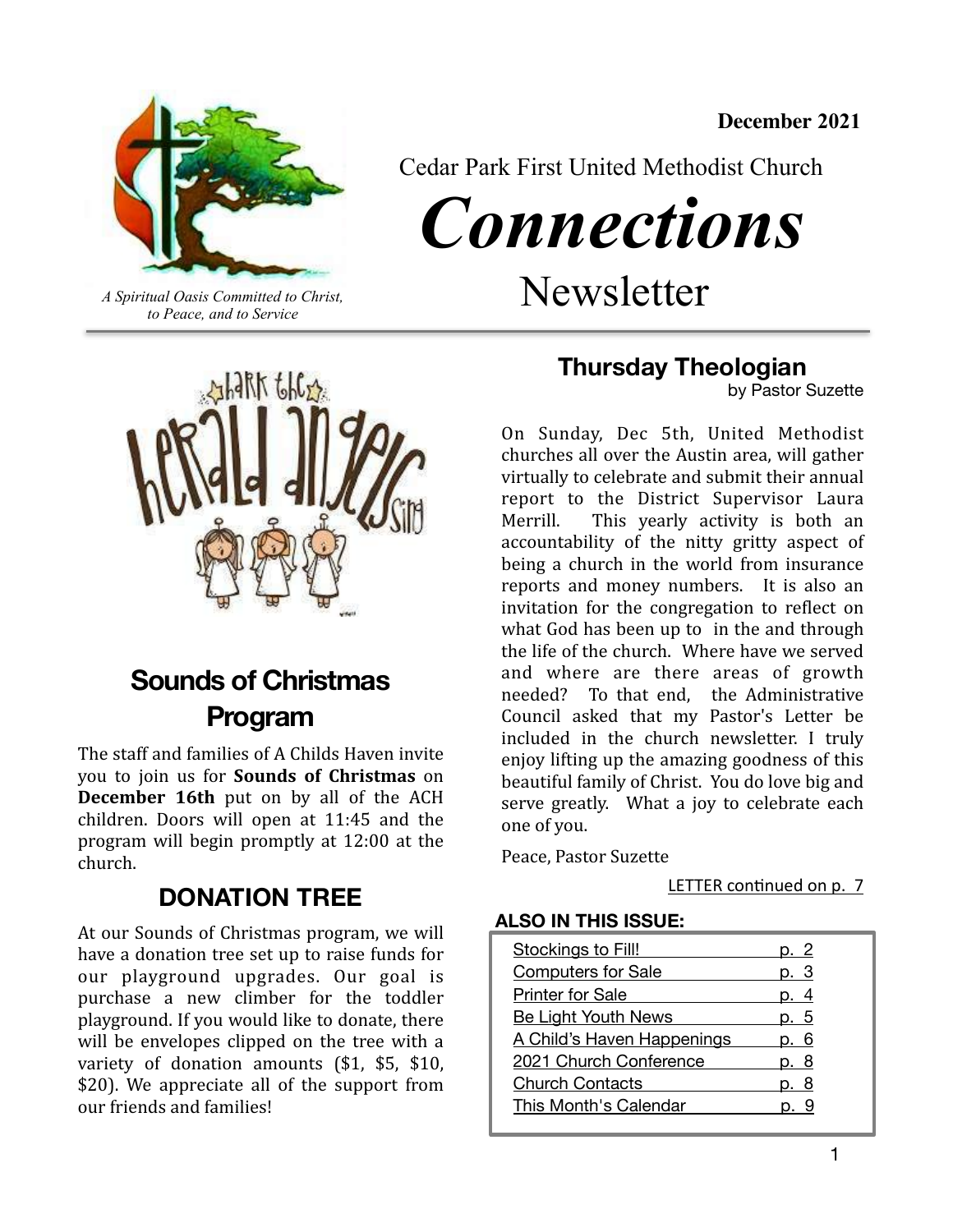# <span id="page-1-0"></span>Stockings to Fill





Help HCCM fill stockings for Santa!!

Items most needed:

Tooth Brushes Individually Packaged Tooth Paste Shampoo Dish Soap Canned Meats Corn

See the basket in the Narthex; Take a stocking; Provide the item(s)

Thank YOU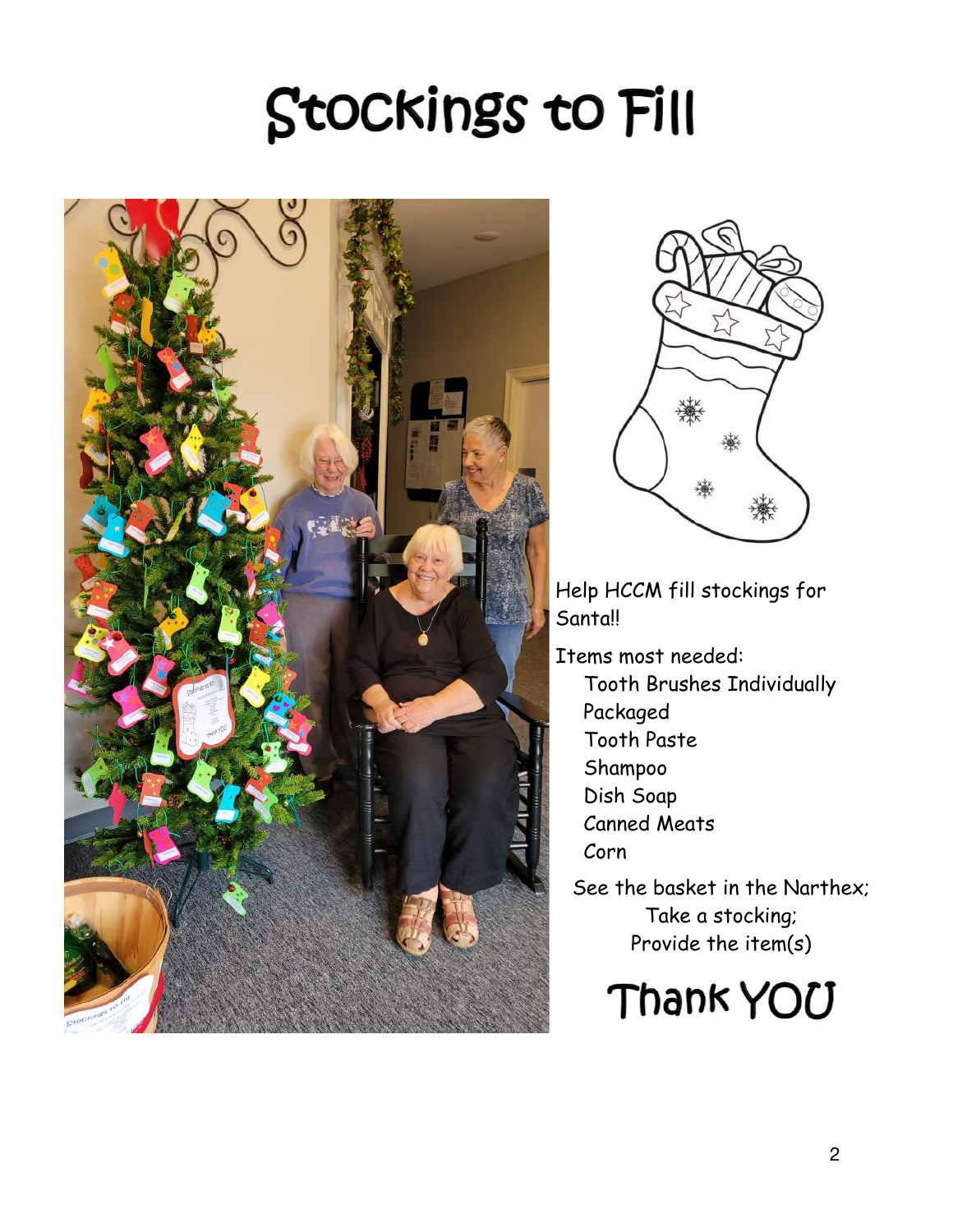# <span id="page-2-0"></span>**Computer Systems for Sale**

We will also be having two computer systems available for sale in mid-December as we are upgrading a couple of existing church computers by replacing them with new ones. The computers for sale will be complete systems with solid state drives, Intel i7 processors, 8GB of RAM and the latest software updates. They will be in perfect working order. These computer systems will include: system unit, monitor, keyboard, mouse, webcam, speakers and Wi-Fi, plus all of the cables to connect them together. Perfect for a student of home office. The system units only weigh 13 pounds each and are 11"x12"x4". More details will be forthcoming in mid-December as these units are prepped for sale.



**Dell OptiPlex 790 Small Form Factor, \$169** Intel Core i7-2600 quad core) 250 GB Samsung 860 EVO solid state drive 8 GB RAM Windows 10 Professional Microsoft Office Professional Plus 2019 HP w1858 18" monitor, with internal speakers Keyboard, mouse, webcam and Wi-Fi All connecting cables

## **Dell OptiPlex 7010 Small Form Factor, \$189**

Intel Core i7-3770 (quad core) 500 GB Crucial MX500 solid state drive 8GB RAM Windows 10 Professional Microsoft Office Professional Plus 2016 Acer S200HQL 20" monitor Keyboard, mouse, webcam, speakers and Wi-Fi All connecting cables



Contact Neil Howard, [nhowardtx1@gmail.com](mailto:nhowardtx1@gmail.com) if you are interested.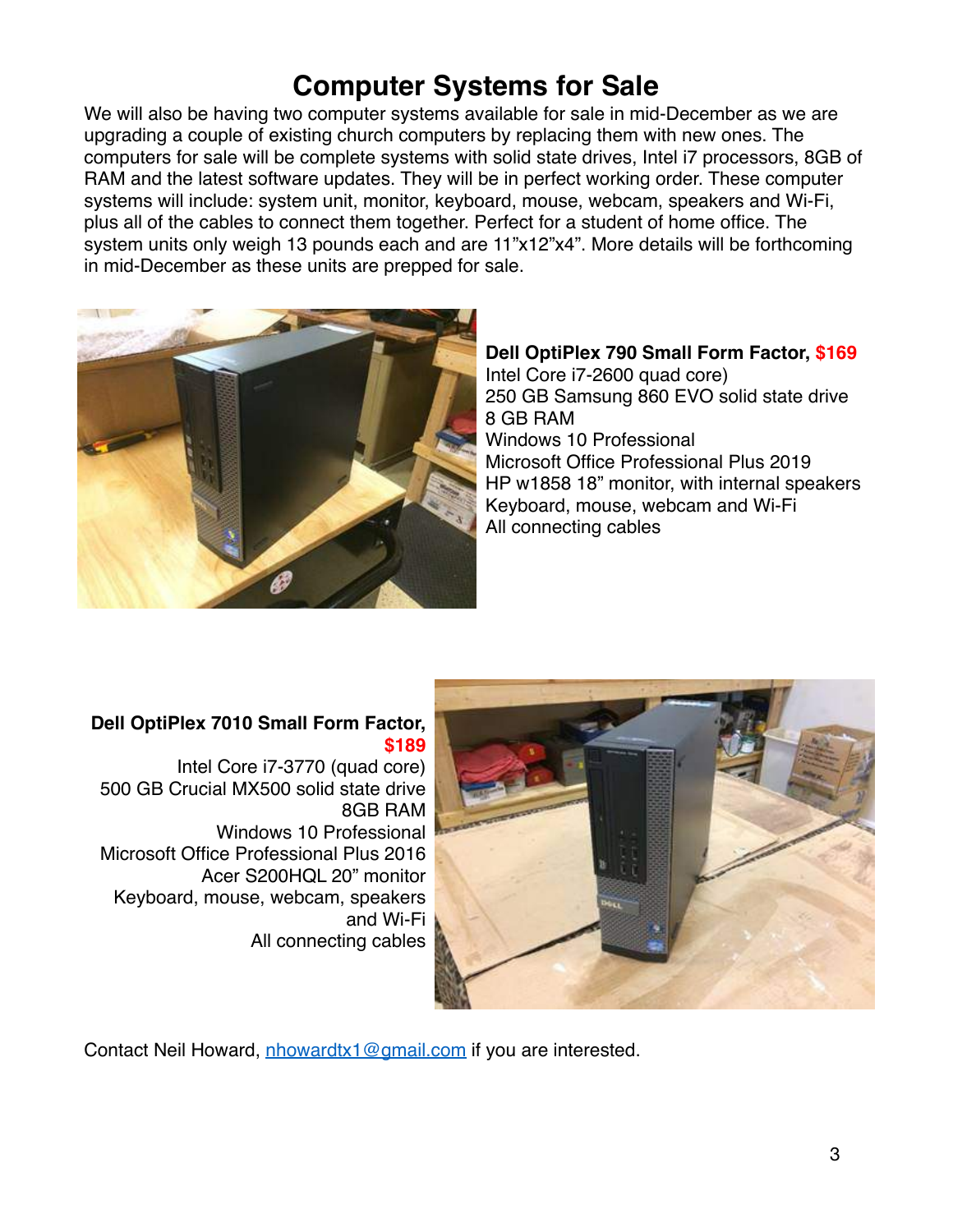# <span id="page-3-0"></span>**Brother Laser Printer for Sale, \$64 BLACK FRIDAY SALE!**



## **Brother model HL-L2320D**

This is a perfect compact size printer for a student or home office. It is compatible with Windows and Mac operating systems. The toner cartridge is brand new (100%) and the drum has 90% remaining life. The printer has been lightly used: only 13739 pages printed in 5 years, a duty cycle of only 229 pages/mo. The power cord and a USB 2.0 cable are included. This printer accepts a high-capacity (2600 pages) toner cartridge (TN660) as well as the standard-capacity (1200 pages) toner cartridge (TN630).

## **Specifications**

B&W (Monochrome) only, duplex (double-sided) capable, 30 pages/minute max, 8MB standard memory, 2400x600 max resolution, toner save mode

250 sheet paper input capacity, 100 sheets output bin capacity. Plain, Bond, Envelopes, Labels

Paper Handling – Duplex Mode

Letter (8.5x11), Legal (8.5x14), Folio (8x13)

Paper Handling – Manual Feed

Letter (8.5x11), Legal (8.5x14), Executive, A4, A5, A6, B5, B6, Envelope, Custom Sizes 3.0-9.5w x 5.0-14L, 16-43 lbs. bond

Paper Handling – Paper Tray

Plain, Bond, Envelopes, Labels, 16-28 Ibs. bond

Recommended monthly print volume: 250-2500 pages

Maximum monthly duty cycle: 10,000 pages/month

USB 2.0 connection interface

Airprint, Brother iPrint&Scan, Cortado Workplace capable

Dimensions: 14"W x 14.2"D x 7.2"H, Weight: 15 lbs

*Contact Neil Howard, nhowardtx1@gmail.com, 512-720-1990 if you are interested in this printer.*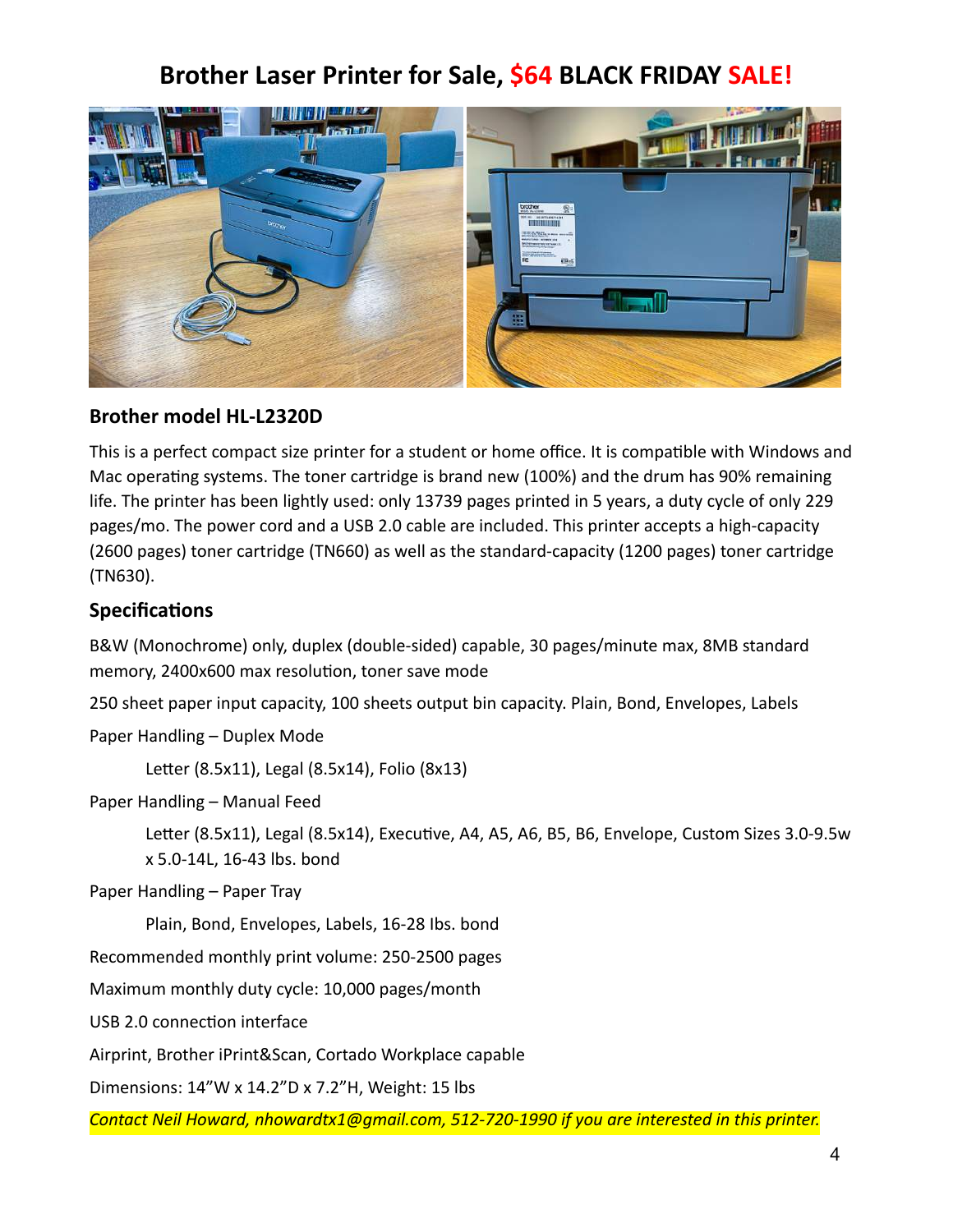# <span id="page-4-0"></span>BE LIGHT YOUTH November 2021

We have been up to all manner of good and fun things in the past month. We have pondered what is real and authentic about our lives and what is just the world pushing labels on us in our discussions of "The Truest Thing About You." We also hung us Sterling's Christmas lights to prep his Holiday Spirit as well as doing the Hanging of The Greens to prep our spirits towards Advent this year. We discovered many of the decorations had been impacted by the Winter Storm Freeze damage last February. We sorted and hung what remained. The Chrismon ornaments were gone as were a few other items.

Shawn Dubler came in on lunch that week and decorated the two wreaths leading into worship. Nancy Holms jazzed up the giant wreath outside and added delightful pillows to create a double warm welcome for all coming to worship. Sue Sidney arrived with Chrismon symbols, patterns and meanings as well as the stuff to make new Chrismon ornaments - including a few few glue guns and a bunch of glitter! The BE LIGHT YOUTH created the wonderful new Chrismon ornaments along side YOUTH parents - Gigi and Jessyka. I just struggled with the glue gun. Afterwards we headed to Mods Pizza (thanks to our generous YOUTH meal sponsors) before going to see the new Disney movie, Encanto. It was a great day.

Looking forward:

**December 5th and 12th** - continue our discussions about Truest Thing About You

**December 19th**: CHRISTMAS PARTY and CASTING CROWNS Concert!!! Jozi is hosting the party - bring a treat to share and a \$10ish white elephant exchange gift ( we have a lot of fun with these and it gets competitive in a good way). After the party, 10 of us will be attending the Casting Crowns Christmas concert. If you are interested, contact Pastor Suzette to be wait-listed in case someone is not able to go last minute.

## **RSVP PLEASE for these TWO things below**

## **BE LIGHT YOUTH WINTER RETREAT - Rockport t TX**

Thursday, Dec 30th meet at church at 4pm; return to church Sunday, Jan 2nd 9pm. . We are staying at Pastor Suzette's property in Rockport. There is limited space and we really need to have a head count. The cost is \$50 to cover food/activities. Please let Pastor Suzette know if you would like to sponsor a YOUTH for a weekend stepping away from the stress of teenage life into a retreat with God.

## **WINTER MISSION TRIP - La Feria, TX**

MLK weekend. Leave Friday, Jan 14 after school - return Monday, Jan 17th 2022 BUILDING WHEEL CHAIR RAMPS and doing repairs at the local church which will be hosting us. We will build a ramp for a local family, worship with the church and do repairs to the church. Please let Pastor Suzette know if you would like to sponsor a YOUTH on mission for \$50. We have free housing/showers and access to the kitchen. Would you like to come and be our chef? We are simple and easily pleased YOUTH when it comes to food. We'd love to have you another adult take on that role and bring us a mid day treat. Please speak with Pastor Suzette if you would like to do low-key yet critical mission work while the YOUTH raise the hammers.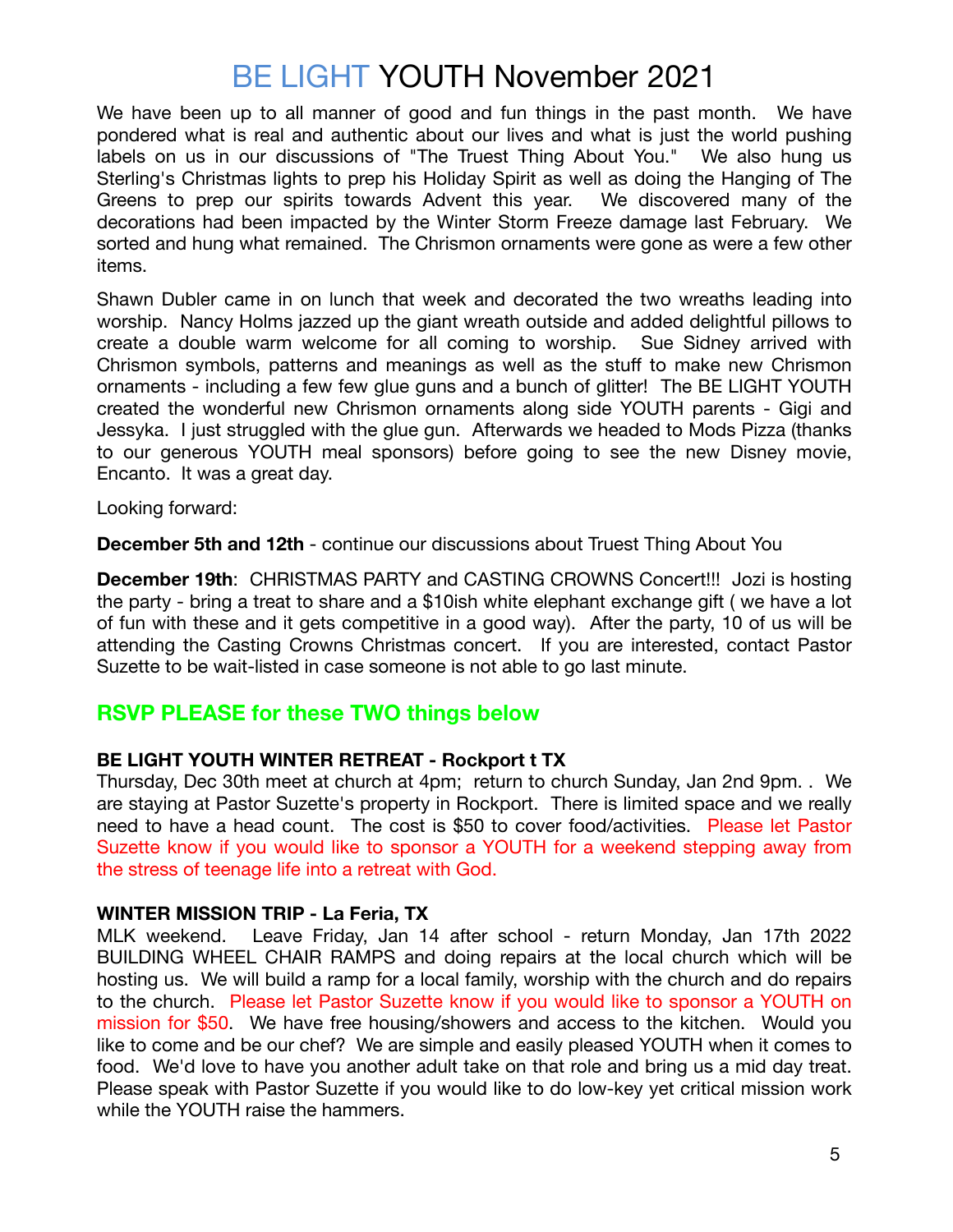## <span id="page-5-0"></span>**A Child's Haven Happenings**

A Child's Haven would like say a BIG thank you to the women of CPFUMC who helped make our Annual Thanksgiving Feast a huge success. Our families enjoyed getting together to celebrate the many blessings that we have. We couldn't have done it without y'all. Your time given to ACH is very much appreciated.

We had fantastic month of November. The children learned about Thanksgiving and what it is really all about, being thankful for the people and things that we have. They also worked on their memory verse, "Trust in the Lord with all your heart..." Proverbs 3:5 to support their learning about the Fruit of the Spirit, faithfulness.

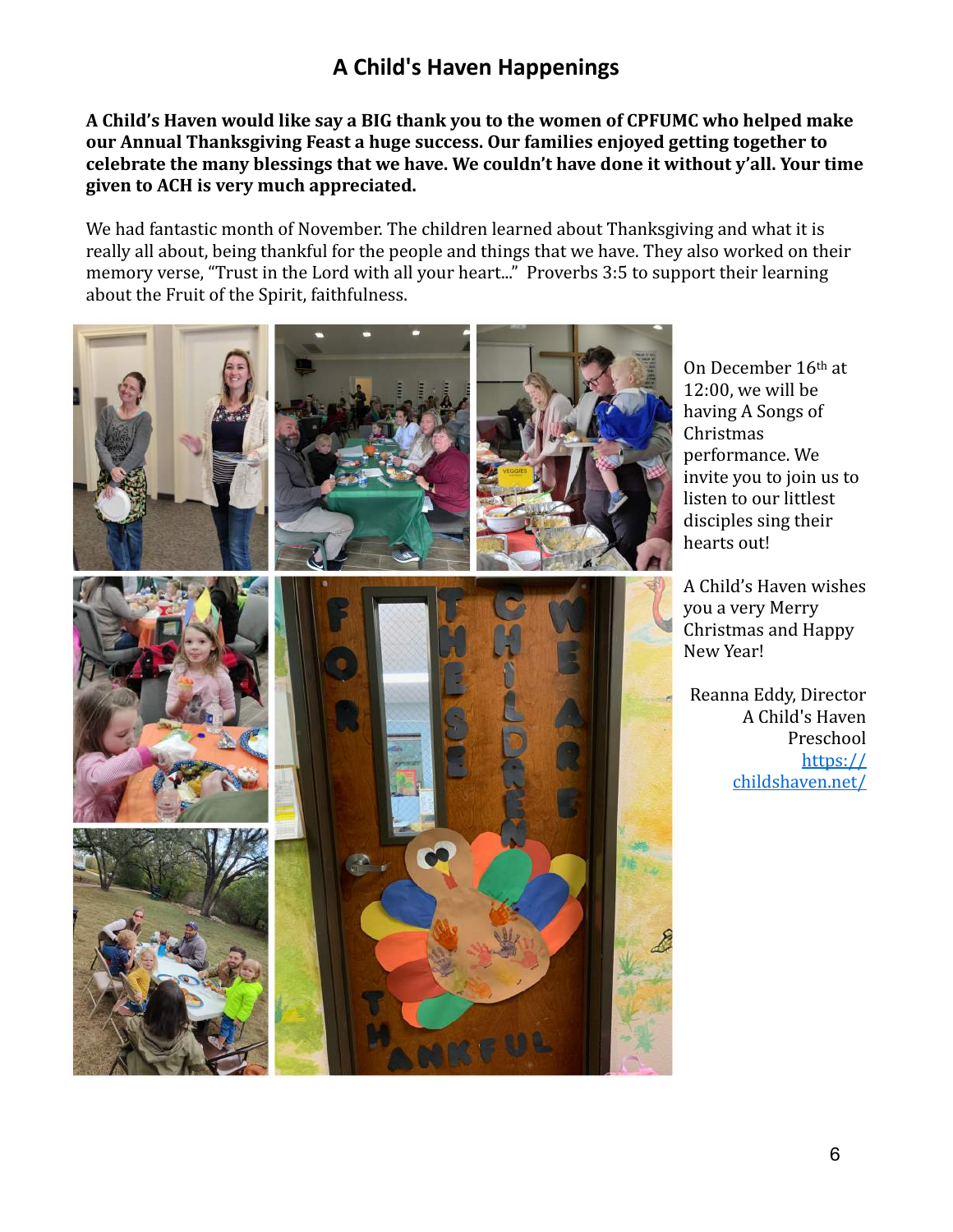<span id="page-6-0"></span>**LETTER** continued from p. 1

# **Pastor Report Cedar Park First United Methodist Church 2021**

This past year has been fruitful and productive at Cedar Park First United Methodist Church. Our technology team continued to improve and upgrade the on-line church community and worship experience. Our amazing team of Trustees, Finance and Admin Council navigated both a bathroom remodel and an epic water damage claim via the February Freeze. We began hybrid inperson and virtual worship on July 4<sup>th</sup>. We have maintained the hybrid model with all of our activities nearly- from Sunday school, prayer groups, YOUTH, and committee meetings. Our congregation members continue to express appreciation and gratitude for being able to connect despite physical restrictions.

BE LIGHT YOUTH has been vibrant throughout the pandemic challenges. We continue to live into our motto: Worship Hard, Work Hard, Play Hard. We have joined in concerts with thousands of other Christians, and other YOUTH groups in the Austin area as well as joining YOUTH from all over Texas for worship as part of mission work. Be LIGHT YOUTH led the Easter Sunrise worship as we confirmed three youth into the church. Our mission work is a crucial aspect of our YOUTH identity. We usually have two mission tasks each month if not more, including building a picnic table for St Luke UMC, building outdoor class for A Child's Haven preschool, painting the iconic rainbow bridge for the same preschool and completing the mural for Montopolis Community Friendship Center, UMARMY mission week in Corpus Christi. BE LIGHT YOUTH created new traditions such as Easter Bunny Ring and Run for our elementary families, and a Fall Festival which brought together not only the church and preschool but students from Leander ISD and families from the surrounding communities. And play is a part of all our worship and work in addition to strawberry picking, Cheesy Valentine's zoom party and stay-at-home gnome art party, outdoor Christmas party with gingerbread house decorating, Senior Send off and Spring Break mission/play day where hard work was followed by a trip to the zoo and a private movie screening. 

Pastoral care has been crucial as we navigate long-term collective pandemic trauma. Many more hours spent in prayer, calls, home visits, and meetings over coffee or ice cream to help people process and invite God into the conversation. I offered the closing blessing for the UMW Montopolis Friendship Community Center. I have also continued volunteering with Kairos Prison Ministry as able with restrictions and at Texas State United Campus Ministry as well as for racial justice through US Christian Leadership Organization.

Together, we continue to grow in Christ, moment by moment, living out our faith journey together by the grace of God.

Peace+ 

Pastor Suzette Thorpe Johnson November 13, 2021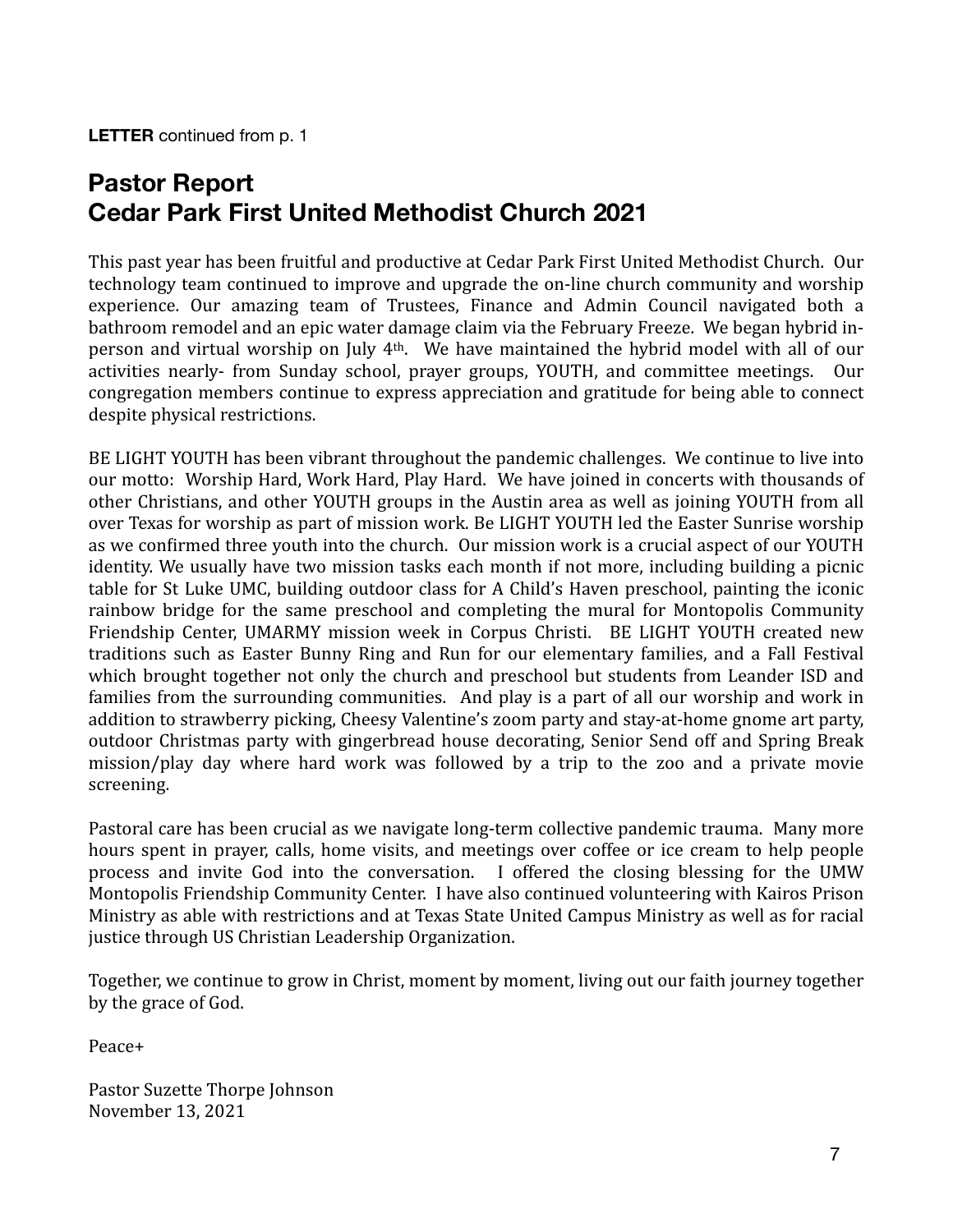# <span id="page-7-0"></span>**CHURCH CONFERENCE TO BE HELD DECEMBER 5**

Every year Cedar Park First UMC gathers for a meeting with our District Superintendent to approve reports and elect leaders for the coming year. This year's Church Conference will be held in online via Zoom on Sunday, December 5 at 4pm. Other local United Methodist churches will also be present for this combined Cluster Conference. If you are interested in attending, email Pastor Peter for the link.

One of the important duties of the Church Conference is to elect leaders for the coming year. Here is the list of leaders being proposed:

#### CHURCH COUNCIL

Carolyn Smith (Lay Leader/CC Chair) Meg McClint aock (Council Secretary) Peter Castles (Pastor) Jane Hilton (Financial Secretary) Neil Howard (LAN Administrator) Steve Howard (Finance Chair) Ron King (Financial Secretary) Sergio Longoria (Trustees Chair) Anita Martin (UMW representative) Karen Packard (SPR Chair) Suzette Thorpe Johnson (Pastor)

#### NOMINATIONS

Peter Castles (Pastor, Chair) Carolyn Smith (Lay Leader) Nancy Holmes – 2022 Jane Hilton – 2023 Karen Bowker – 2024

## STAFF-PARISH RELATIONS

Carolyn Smith (Lay Leader) Pauline Eng – 2022 Karen Packard – 2023 (Chair) Jill Lundstrom – 2023 Bob Bowker – 2024 Meg McClintock – 2024

FINANCE Steve Howard (Chair) Martin Goodman Jane Hilton (Financial Secretary) Ron King (Financial Secretary) Sergio Longoria (Trustees Chair) Karen Packard (SPR Chair) Carolyn Smith (Council Chair) A LAY MEMBERS OF ANNUAL **CONFERENCE** 

Sergio Longoria Karen Packard Carolyn Smith (alternate)

## TRUSTEES

Sergio Longoria – 2022 (Chair) David Gibbs – 2023 Dan McNichol – 2023 Sheryl McNichol – 2024 Carolyn Smith – 2024 Jorge Soto – 2024 Clunie Van Rensburg – 2024 Miranda Williams – 2024

## ENDOWMENT

Peter Castles (Pastor) Steve Howard (Finance Chair) Sergio Longoria (Trustees Chair) Carolyn Smith (Council Chair) Martha Orr – 2022 Pam Clinch – 2023 Richard Inzunza – 2024

#### MEMORIALS Clara Crank Sue Sidney

MEMBERSHIP SECRETARY Sue Sidney

HILL COUNTRY COMMUNITY MINISTRIES DELEGATE Bob Bowker

## A CHILD'S HAVEN

PRESCHOOL BOARD Reanna Eddy (director) Yaheli Benitez (teacher) Malory Blanton (parent) Marla Ferguson (teacher) Hilary Williams (parent) Karen Packard (church) Sue Sidney (church) Suzette Thorpe Johnson (Pastor)

# **Church Contacts**

Find us online at **cpfumc.org** or call the church Tues-Thurs between 9 and 2 at (512) 335-9540

Want to contact a Church Leader or submit something for a future Newsletter?

Pastor Peter Castles. peter@cpfumc.org Assoc. Pastor/Youth Dir. Suzette Thorpe Johnson suzette@cpfumc.org Church Council Chair Carolyn Smith carolynsmith2215@gmail.com Music Director/Pianist Jodi Blount discussed in the settlement of production in the settlement of the settlement of the settlement of the settlement of the settlement of the settlement of the settlement of the settlement o Newsletter Editor Jill Lundstrom [lund121@me.com](mailto:lund121@me.com)

Be sure to put "Newsletter" in the subject for Connections submissions!